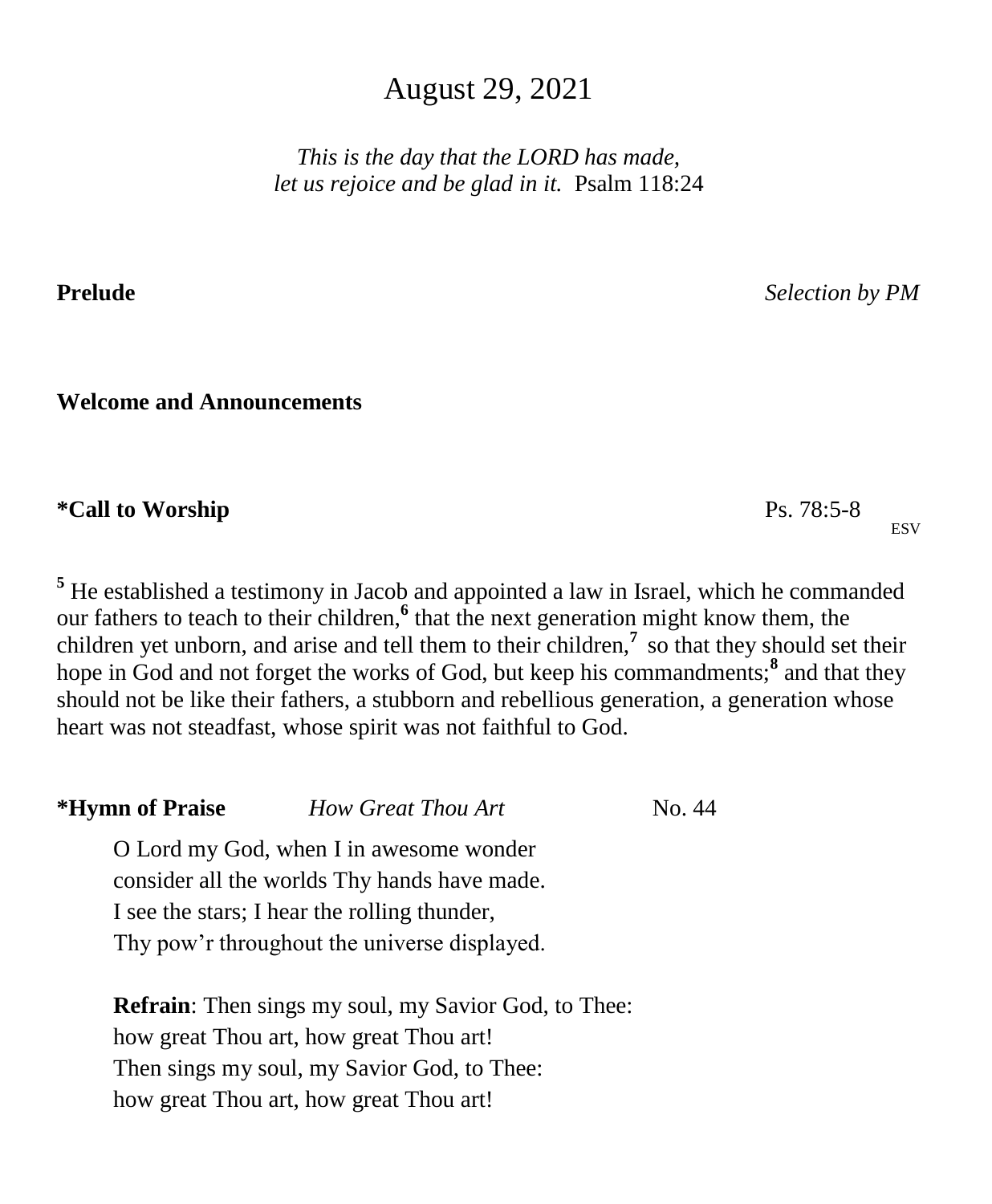When through the woods and forest glades I wander and hear the birds sing sweetly in the trees, when I look down from lofty mountain grandeur, and hear the brook and feel the gentle breeze; **Refrain**

And when I think that God, his Son not sparing, Sent him to die, I scarce can take it in, That on the cross, my burden gladly bearing, He bled and died to take away my sin; **Refrain**

When Christ shall come with shout of acclamation and take me home, what joy shall fill my heart! Then I shall bow in humble adoration, and there proclaim, my God, how great Thou art. **Refrain**

Hymns from *Trinity Hymnal* used by permission of Great Commission Publications.

**\*Prayer of Invocation** 

**Scripture Reading Community Community Community Community Community Community Community Community Community Community Community Community Community Community Community Community Community Community Community Community Com**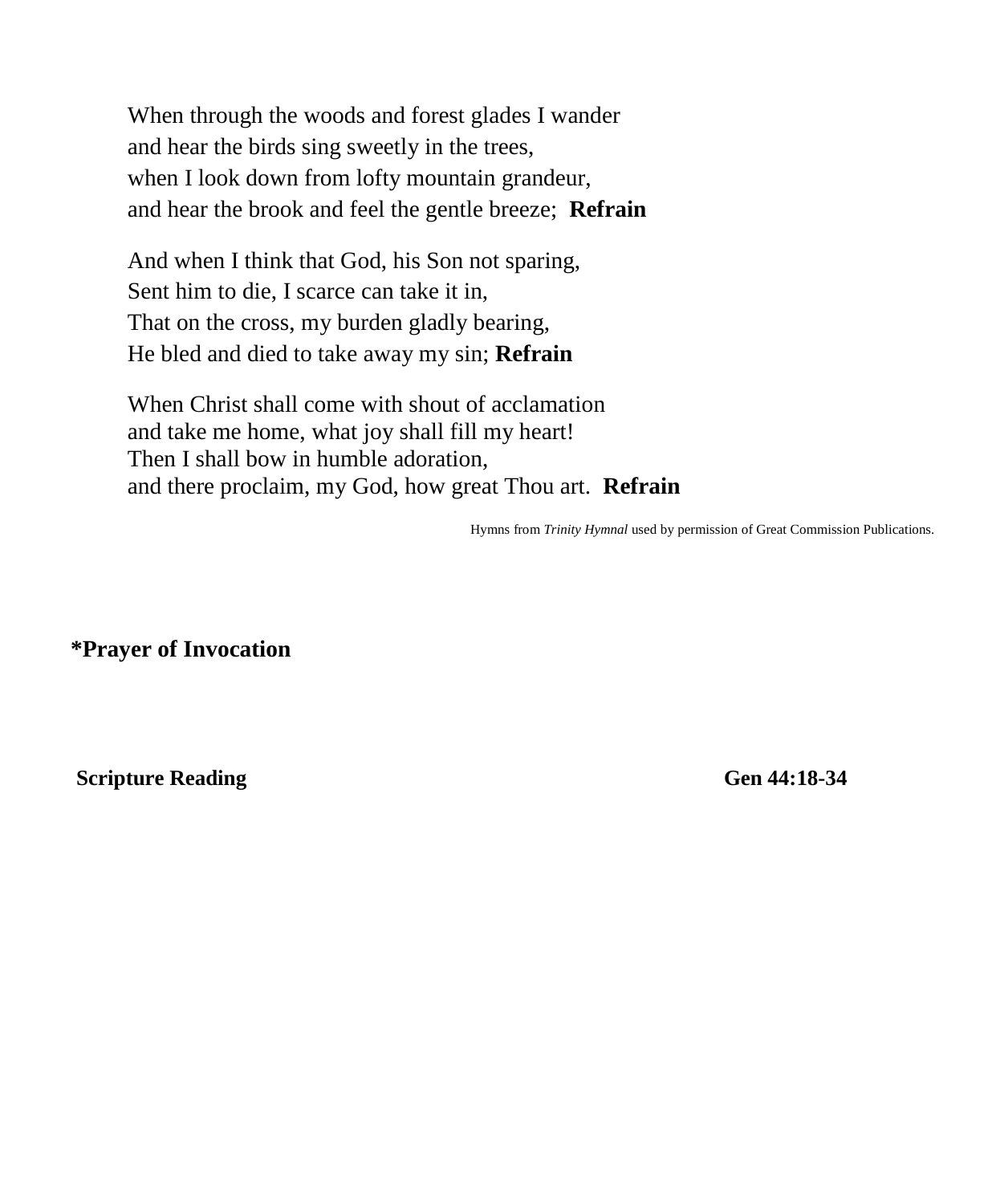### **Prayer of Confession**

O God of Grace, You have imputed our sin to our substitute, and have imputed his righteousness to our souls, clothing us with a bridegroom's robe, decking us with jewels of holiness.

But in our Christian walk we are still in rags; our best prayers are stained with sin; our penitential tears are so much impurity; our confessions of wrong are so many aggravations of sin; our receiving the Spirit is tinctured with selfishness.

We need to repent of our repentance; We need our tears to be washed: We have no robe to bring to cover our sins, no loom to weave our own righteousness; We are always standing clothed in filthy garments, and by grace are always receiving change of raiment, for you always justify our ungodliness.

Grant us never to lose sight of the exceeding sinfulness of sin, the exceeding righteousness of salvation, the exceeding glory of Christ, the exceeding beauty of holiness, the exceeding wonder of grace.

In Jesus name, Amen.

From Valley of Vision: A Collection of Puritan Prayers

### **Assurance of Pardoning Grace** Ps. 78:67-72

ESV

**<sup>67</sup>** He rejected the tent of Joseph; he did not choose the tribe of Ephraim, **<sup>68</sup>** but he chose the tribe of Judah, Mount Zion, which he loves. **<sup>69</sup>** He built his sanctuary like the high heavens, like the earth, which he has founded forever. **<sup>70</sup>** He chose David his servant and took him from the sheepfolds; **<sup>71</sup>** from following the nursing ewes he brought him to shepherd Jacob his people, Israel his inheritance.**<sup>72</sup>** With upright heart he shepherded them and guided them with his skillful hand.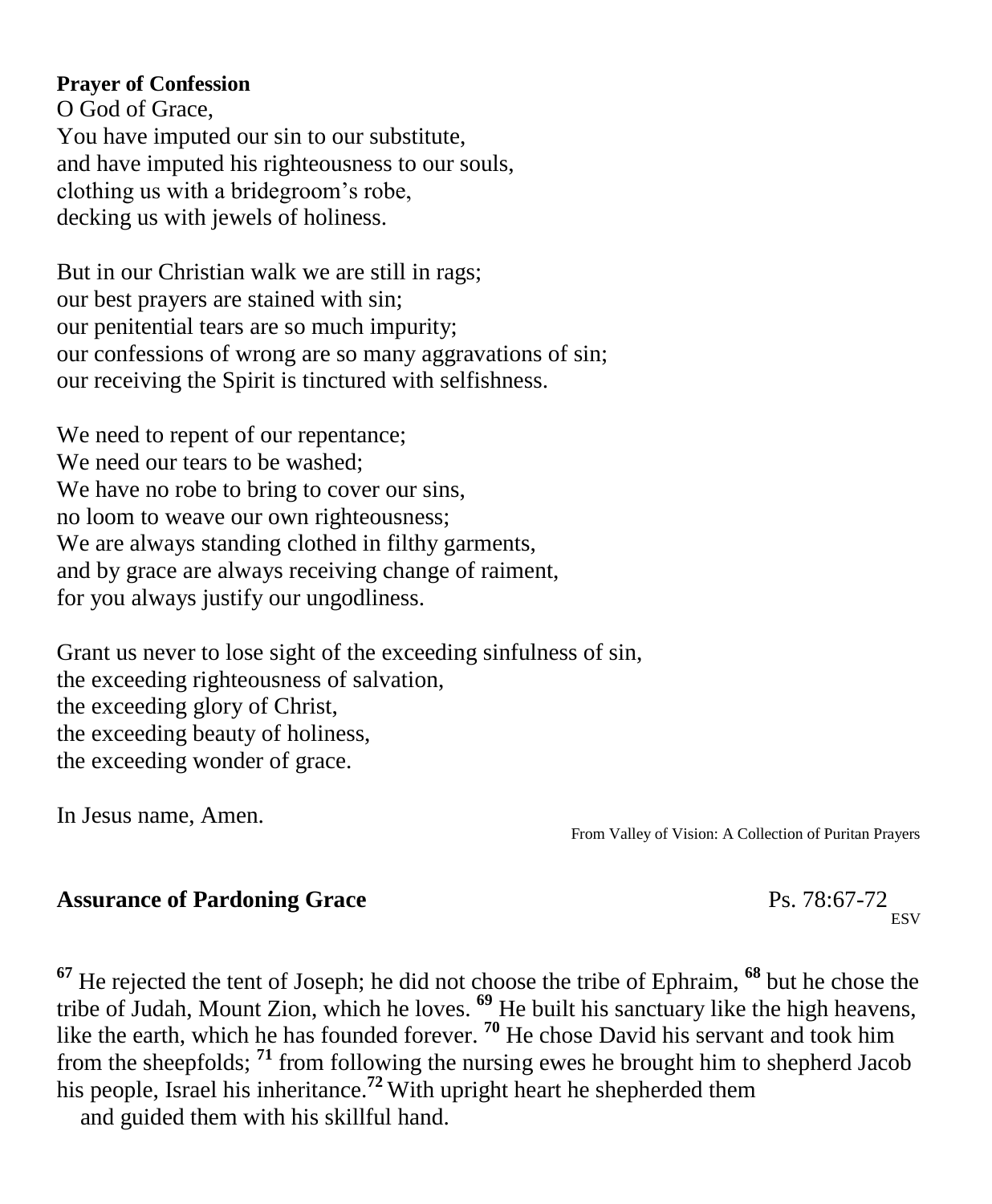Praise, my soul, the King of heaven, to His feet your tribute bring; ransomed, healed, restored, forgiven, who, like me, His praise should sing? Praise Him, praise Him, praise Him, praise Him, praise the everlasting King.

Praise Him for His grace and favor to our fathers in distress; Praise Him, still the same forever, slow to chide and swift to bless; praise Him, praise Him, praise Him, praise Him, glorious in His faithfulness.

Father-like He tends and spares us; well our feeble frame He knows; in His hands He gently bears us, rescues us from all our foes; praise Him, praise Him, praise Him, praise Him, widely as His mercy goes.

Frail as summer's flow'r we flourish, blows the wind and it is gone; but while mortals rise and perish, God endures unchanging on. Praise Him, praise Him, praise Him, praise Him, praise the High Eternal One.

Angels, help us to adore Him; you behold Him face to face; sun and moon, bow down before Him dwellers all in time and space, praise Him, praise Him, praise Him, praise Him, praise with us the God of grace. Hymns from Trinity Hymnal used by permission of Great Commission Publications.

# **WSC 53-54**

# **Q. 53. Which is the third commandment?**

A. The third commandment is, Thou shalt not take the name of the Lord thy God in vain: for the Lord will not hold him guiltless that taketh his name in vain.

# **Q. 54. What is required in the third commandment?**

A. The third commandment requireth the holy and reverent use of God's names, titles, attributes, ordinances, word and works.

### **Prayer of Intercession**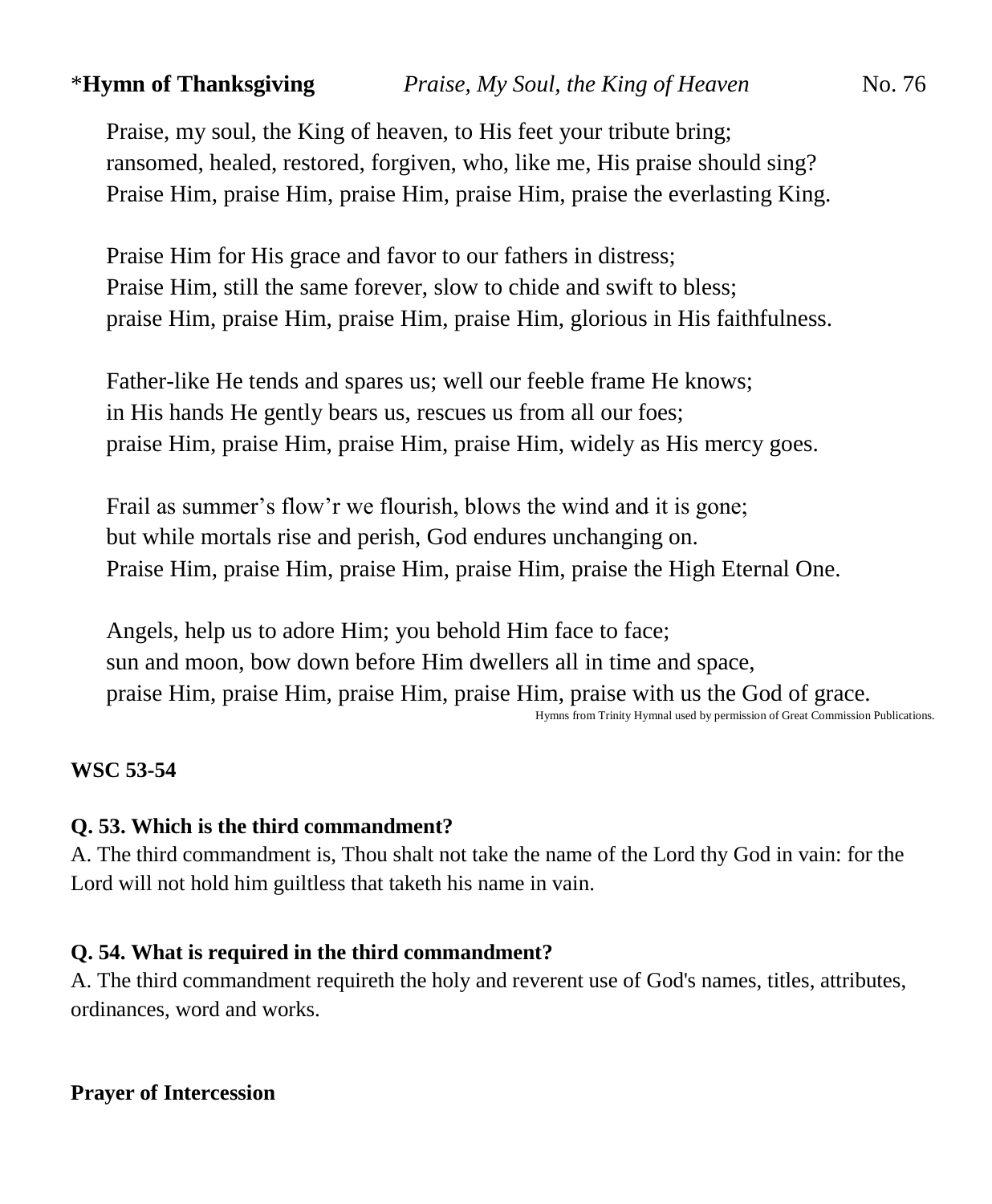#### **Offering** *Selection by PM*

\***Doxology** No. 731 Praise God, from Whom all blessings flow; Praise Him, all creatures here below; Praise Him above, ye heav'nly host; Praise Father, Son, and Holy Ghost. Amen.

Hymns from *Trinity Hymnal* used by permission of Great Commission Publications.

# **\*Hymn of Preparation** *The Lord's My Shepherd, I'll Not Want* No. 87

The Lord's my Shepherd, I'll not want; He makes me down to lie in pastures green; He leadeth me the quiet waters by.

My soul He doth restore again; and me to walk doth make within the paths of righteousness, e'en for His own name's sake.

Yea, though I walk in death's dark vale, yet will I fear none ill, for Thou art with me; and Thy rod and staff me comfort still.

My table Thou hast furnished in presence of my foes; my head Thou dost with oil anoint, and my cup overflows.

Goodness and mercy all my life shall surely follow me: and in God's house forevermore my dwelling place shall be. Hymns from *Trinity Hymnal* used by permission of Great Commission Publications.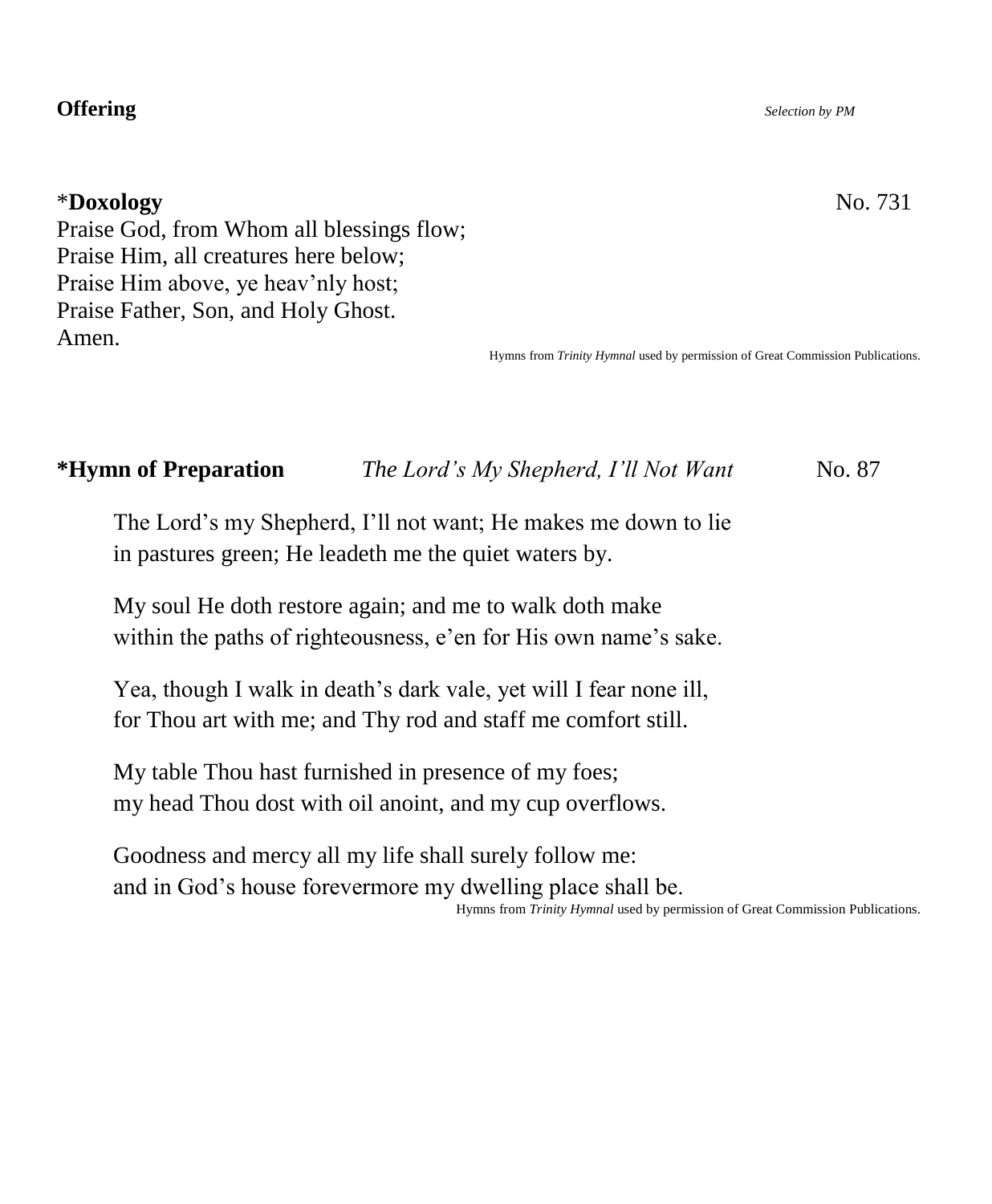1. Faithful Prayer

2. Fruitful Prayer

3. Factual Prayer

Questions:

- 1. How often do you pray about it?
- 2. What do you ask for and why?
- 3. How can you tell if you're more like the Pharisee or the tax collector in Luke 18?
- 4. What are ways that we are called to humble ourselves before God? Others?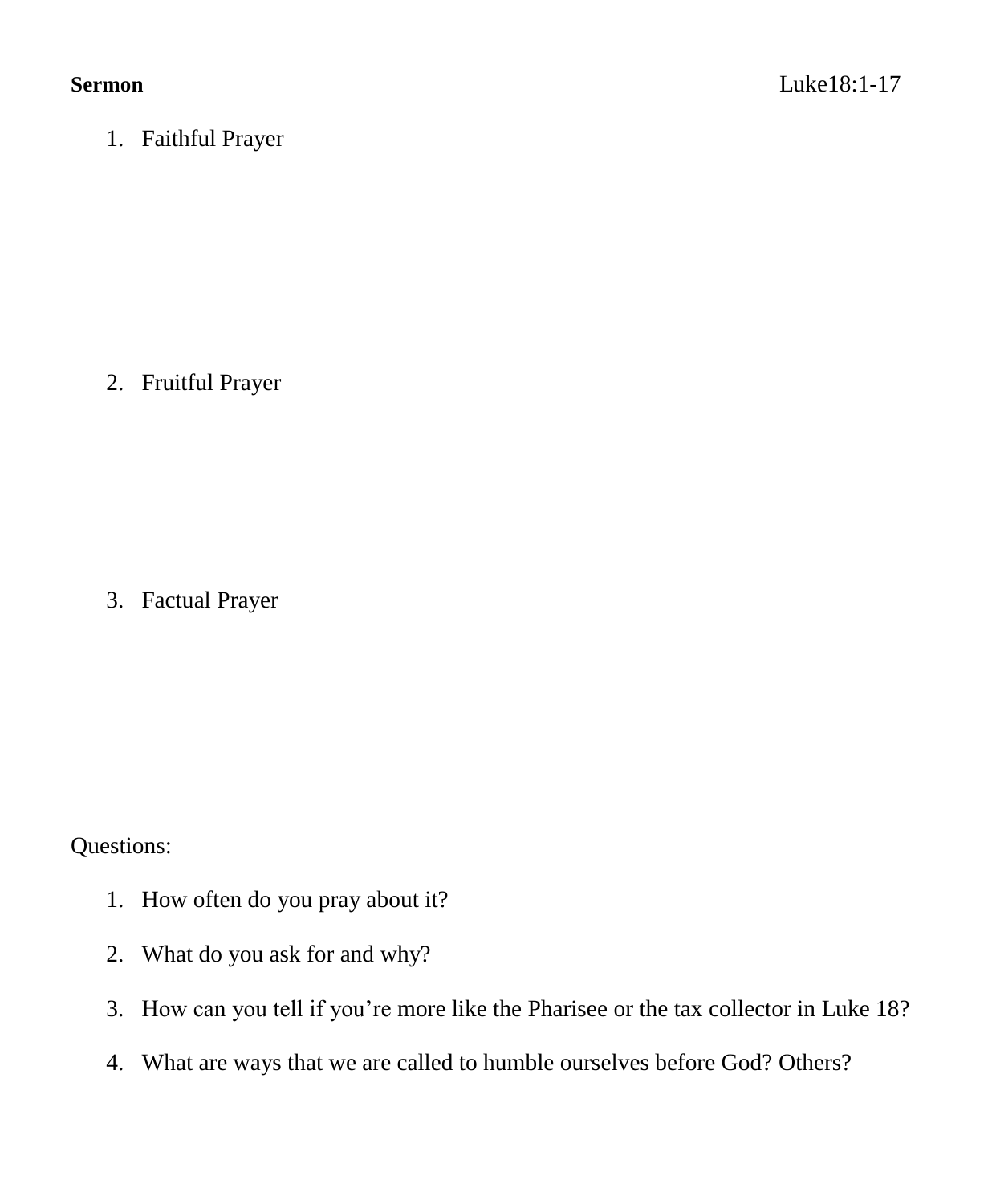Immortal, invisible, God only wise, in light inaccessible hid from our eyes, most blessed, most glorious, the Ancient of Days, almighty, victorious, Thy great name we praise.

Unresting, unhasting and silent as light, nor wanting, nor wasting, Thou rulest in might; Thy justice like mountains high soaring above Thy clouds which are fountains of goodness and love.

Great Father of glory, pure Father of light, Thine angels adore Thee, all veiling their sight; all praise we would render, O help us to see `tis only the splendor of light hideth Thee!

Hymns from Trinity Hymnal used by permission of Great Commission Publications.

#### **\*Benediction**

### **\*Gloria Patri** No. 735

Glory be to the Father, and to the Son, and to the Holy Ghost; as it was in the beginning, is now, and ever shall be, world without end. Amen, amen. Hymns from *Trinity Hymnal* used by permission of Great Commission Publications.

# **Postlude** *Selection by PM*

**\* Congregation:** Please stand as able.

**Piano** Paige Mecyssine **Intercessory Prayer** Andrew Gretzinger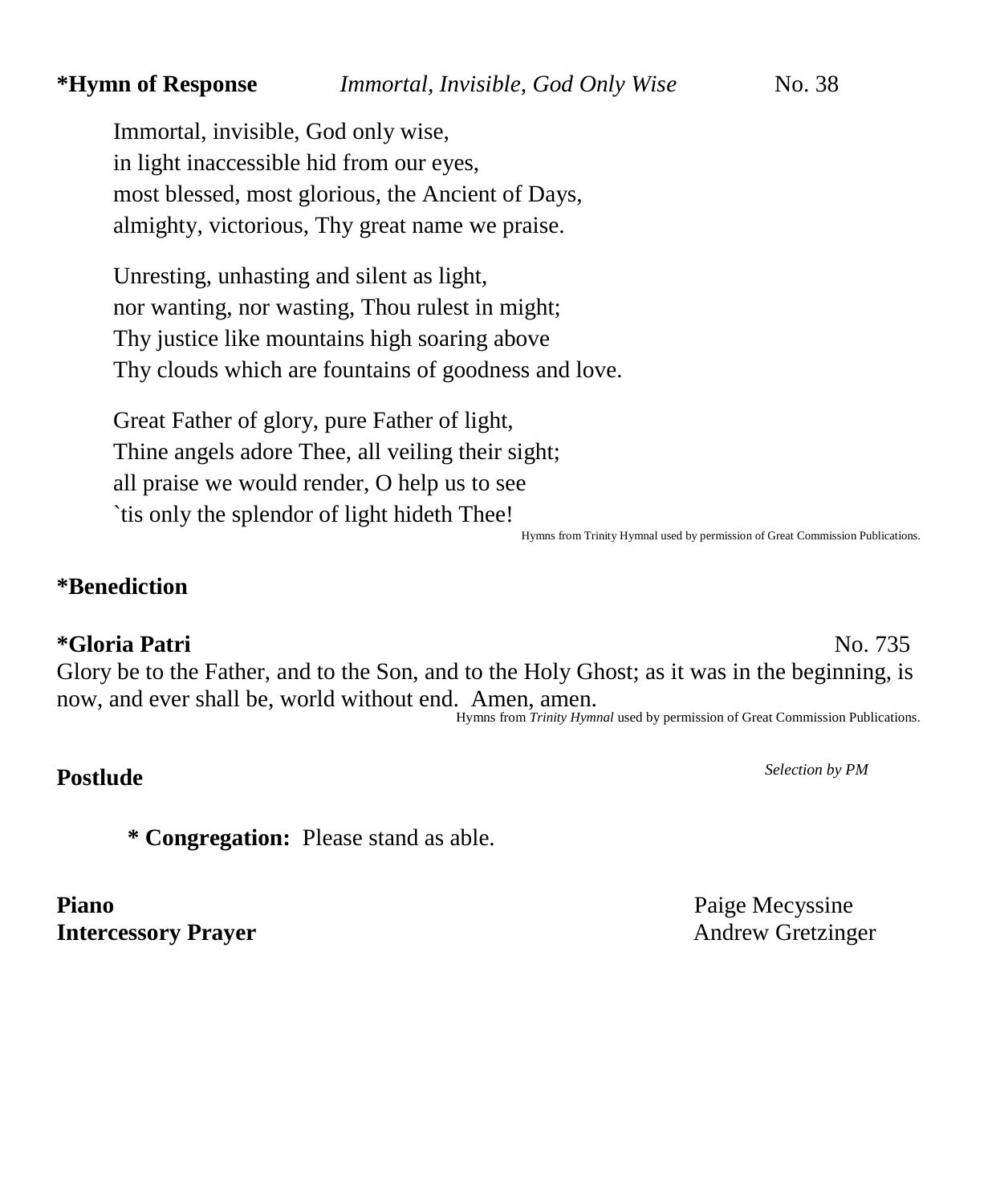# **Weekly Calendar**

|                 | <b>DATE</b>                              | <b>TIME</b><br><b>EVENT</b>                                                                   |
|-----------------|------------------------------------------|-----------------------------------------------------------------------------------------------|
| <b>SUN 8/29</b> | 10:30 AM                                 | <b>Worship Service</b>                                                                        |
| <b>WED 9/1</b>  | $6:00$ PM                                | <b>Family Night</b>                                                                           |
| <b>SUN 9/5</b>  | 10:30 AM                                 | <b>Worship Service- LORD's Supper</b>                                                         |
| <b>THUR 9/9</b> | 6:30 PM                                  | Men's Study                                                                                   |
| <b>SUN 9/12</b> | $9:20 \text{ AM}$<br>10:30 AM<br>5:30 PM | <b>Sunday School</b> (refreshments at 9am)<br><b>Worship Service</b><br><b>Annual Hayride</b> |
| <b>SUN 9/19</b> | 9:20 AM<br>10:30 AM                      | <b>Sunday School</b> (refreshments at 9am)<br><b>Worship Service</b>                          |

# **Serving the Lord**

|                           | 8/29       | 9/5      | 9/12     | 9/16     | 9/19         |
|---------------------------|------------|----------|----------|----------|--------------|
|                           |            |          |          |          |              |
| <b>AM Nurserv</b>         | Kathleen   | Yon      | Lorrie   | Kathleen | Felicia      |
| <b>Greeters</b>           | Lash Fam   | Alice    | Phyllis  | Dar      | Cherie Lee   |
| <b>Treats</b>             | N/A        | N/A      | N/A      | N/A      | N/A          |
| Serve/Cleanup             | N/A        | N/A      | N/A      | N/A      | N/A          |
| Audio                     | Josh       | Grayden  | Jim      | Forrest  | <b>B</b> en  |
|                           | Alderson   | Lash     | Martin   | Carleton | Armstrong    |
| <b>Elder of the Week</b>  | Gretzinger | Hrivnak  | Lindborg | Lindborg | Gretzinger   |
| <b>Deacon of the Week</b> | Jim        | Jason    | Jim      | Jim      | Jason        |
| <b>Communion Prep</b>     | N/A        | Sep 9/5- | N/A      | N/A      | Oct $10/3$ - |
|                           |            | Lindborg |          |          | Hrivnak      |
|                           |            |          |          |          |              |
|                           |            |          |          |          |              |